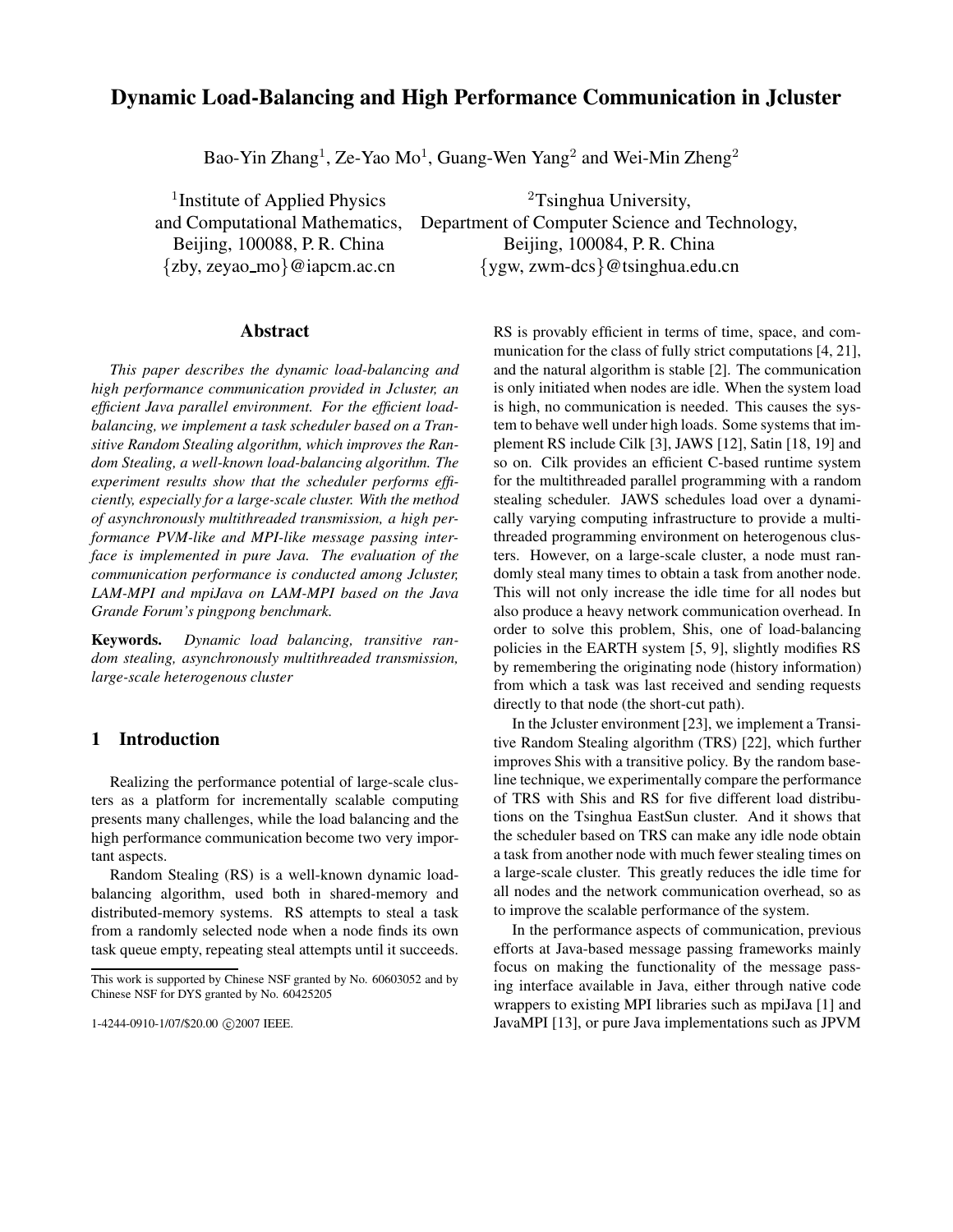[7], MPIJ, as part of the DOGMA project at BYU [10], CCJ [17]. In the Jcluster environment, with the method of asynchronously multithreaded transmission, we implement a reliable, high-performance PVM-like and MPI-like message passing interface using the lightweight UDP protocol, like Panda project [20], in pure Java. The authors of [8] provides a very useful MPI communication benchmark, MPIBench, which provides a more accurate measurement of the performance of MPI communication routines. However, we don't find a Java version of MPIBench. In this paper, the evaluation of the communication performance is conducted among the Jcluster environment, LAM-MPI and mpiJava on LAM-MPI based on the Java Grande Forum's pingpong benchmark.

This paper is organized as follows: we simply present the architecture of the Jcluster environment in the next section. In Section 3 and 4, dynamic load balancing and high performance communication are given in detail. We show some performance evaluations for the load balancing and the communication in Section 5. Finally, Section 6 concludes the paper with remarks about the current and future works.

## **2 Architecture of the Jcluster Environment**

#### **2.1 Design of the Jcluster Environment**

The Jcluster environment is designed to have the following characteristics:

- Pure Java implementation that suites the heterogeneous clusters.
- Automatic load balancing with the transitive random stealing algorithm on a large-scale cluster.
- A high performance message passing API which takes advantage of the lightweight UDP protocol and Java thread facility.

#### $2.2$

The Jcluster environment provides an efficient parallel environment for developing parallel applications in Java on a large-scale heterogenous cluster. It consists of two parts: a console and a runtime environment. With the console, users can start their programs and monitor the states of their programs on the cluster.

The runtime environment runs as a daemon in every node on the cluster, the architecture of the runtime environment is illustrated in Figure 1. The runtime environment includes a communication layer, a resource manager, a task scheduler and a PVM-like and MPI-like Message passing interface for users to write Java parallel programs.



**Figure 1. Architecture of the runtime environment**

The resource manager monitors the state of the nodes on the cluster and maintains a list of active nodes available. The task scheduler implements the transitive random stealing algorithm to schedule tasks to reach a highly efficient load balancing on the cluster. The resource manager and task scheduler are at the center of the runtime environment, providing very important functions to the Java parallel environment. They guarantee the utilization of resources efficiently on the cluster.

The communication layer provides a reliable and high performance point to point message passing interface with asynchronously multithreaded transmission using UDP protocol. Based on the communication layer, a high performance PVM-like and MPI-like message passing interface is implemented.

Every user program runs in the runtime environment as one or more threads, called a *tasklet*. A Tasklet communicates with a local tasklet or a remote tasklet through either the PVM-like or the MPI-like message passing interface. A Tasklet can spawn subtasks to the task scheduler for the PVM-like message passing interface. In the future, we will provide the function of spawning subtasks for the MPI-like message passing interface, which appears in the functions of MPI 2.0 [16].

#### **3 Dynamic Load Balancing Based on TRS**

Our design philosophy for dynamic load balancing is to reduce the idle time for all nodes, rather than balancing work loads equally on all nodes. A node is said to be in the idle state when it has no tasks to execute. Distributing the workload during an application execution is achieved by sending the *tokens* to the schedulers on remote nodes. A token contains all the necessary information to create a new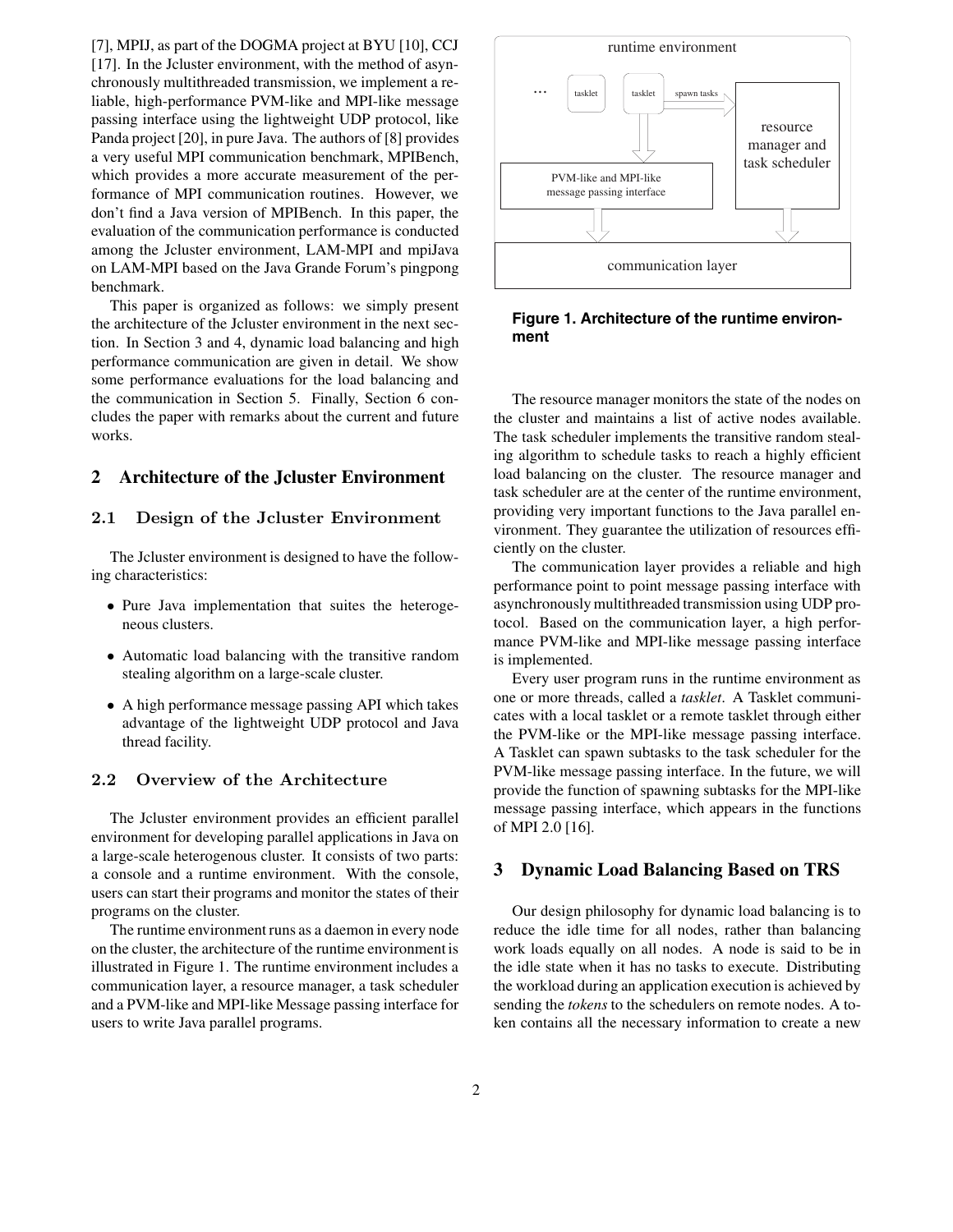tasklet. Tokens are stored in the task queue on each node. We illustrate a figure to present the architecture of the resource manager and the task scheduler.



**Figure 2. Resource manager and task scheduler**

The resource manager is responsible for adding or deleting nodes and maintaining a list of active nodes on the cluster available. When the runtime environment on a node starts at the first time, it broadcasts a message to all other nodes. The resource managers in other nodes add the node to the list of nodes when the message arrives. In the same way, when the runtime environment on a node exits normally, it broadcasts a message to all other nodes. The resource managers in other nodes delete the node from the list of nodes when the message arrives. Another important feature is that the resource manager can detect failures of other remote runtime environments by timeouts of some detecting messages and delete the node from its list of nodes. And the resource manager tells the failure message to the resource managers of other remote nodes.

The task queue is a double-ended queue used to store tasks that have been spawned by the tasklets or have been added by users, but not yet executed. New tasks spawned by the tasklets are pushed into the queue from one end and a task is also popped from the same end for execution on the local node. However, new tasks added by users are pushed into the queue from the other end and a task is also popped from the other end of the task queue when remote nodes ask for tasks. The transId is a variable which remembers the nodeId of other remote node.

The Jcluster environment implements a task scheduler based on the transitive random stealing algorithm (TRS) to reach an efficient dynamic load balancing on a large-scale cluster. TRS not only remembers the originating node (history information) from which a task was last received and

sends requests directly to that node (the short-cut path) being the same as Shis, but also *forwards* this history information to other nodes which want to steal a task from it (the transitive policy). Thus the scheduler can make any idle node obtain a task from another node with fewer stealing times on a large-scale cluster. As a result, this will greatly reduce the idle time for all nodes and the network communication overhead, so as to improve the scalable performance of the system.

**Note.** In some very special conditions, there may be a loop transition of the transId. In order to avoid this case, the implementation of task scheduler limits the times of transition of the transId. In the Jcluster environment, we empirically limit the times of transition of the transId by  $\max\{[\log_2 n - 3], 1\}$ , where *n* is the number of the nodes on the cluster.

### **4 Asynchronously Multithreaded Transmission**

For an efficient Java parallel environment, a high performance communication is essential. In the Jcluster environment, with the method of asynchronously multithreaded transmission, we implement a reliable, high-performance PVM-like and MPI-like message passing interface using the lightweight UDP protocol in pure Java.

The communication layer provides a reliable and high performance point to point message passing interface. For fully exploiting the bandwidth of the network, the layer implements an asynchronously multithreaded transmission with UDP. Asynchronously multithreaded transmission makes use of some Java threads (the number of Java threads can be configured according to the performance of the network) to send blocks of the messages and to receive acknowledging messages asynchronously. This layer includes two parts: a sender and a receiver. Figure 3 gives an illustration of the sender and the receiver.

The sender decomposes a message into blocks first (the maximum of the block size is set in the Jcluster environment). Each block has a 17-bytes block header which contains a random number (1 byte), the number of the block (2 bytes), the number of all the blocks in the message (2 bytes), the number of the message (2 bytes), sourceId (4 bytes), destinationId (4 bytes) and the length of the block (2 bytes).

The sending thread sends a block to the receiver and waits for an acknowledging message from the receiver. If in a certain time period, the acknowledging message has not been received, the sending thread sends the block again (the times of resending is set in the Jcluster environment). If no acknowledging messages are received by the sending thread after the times of resending exceeds the setting value, the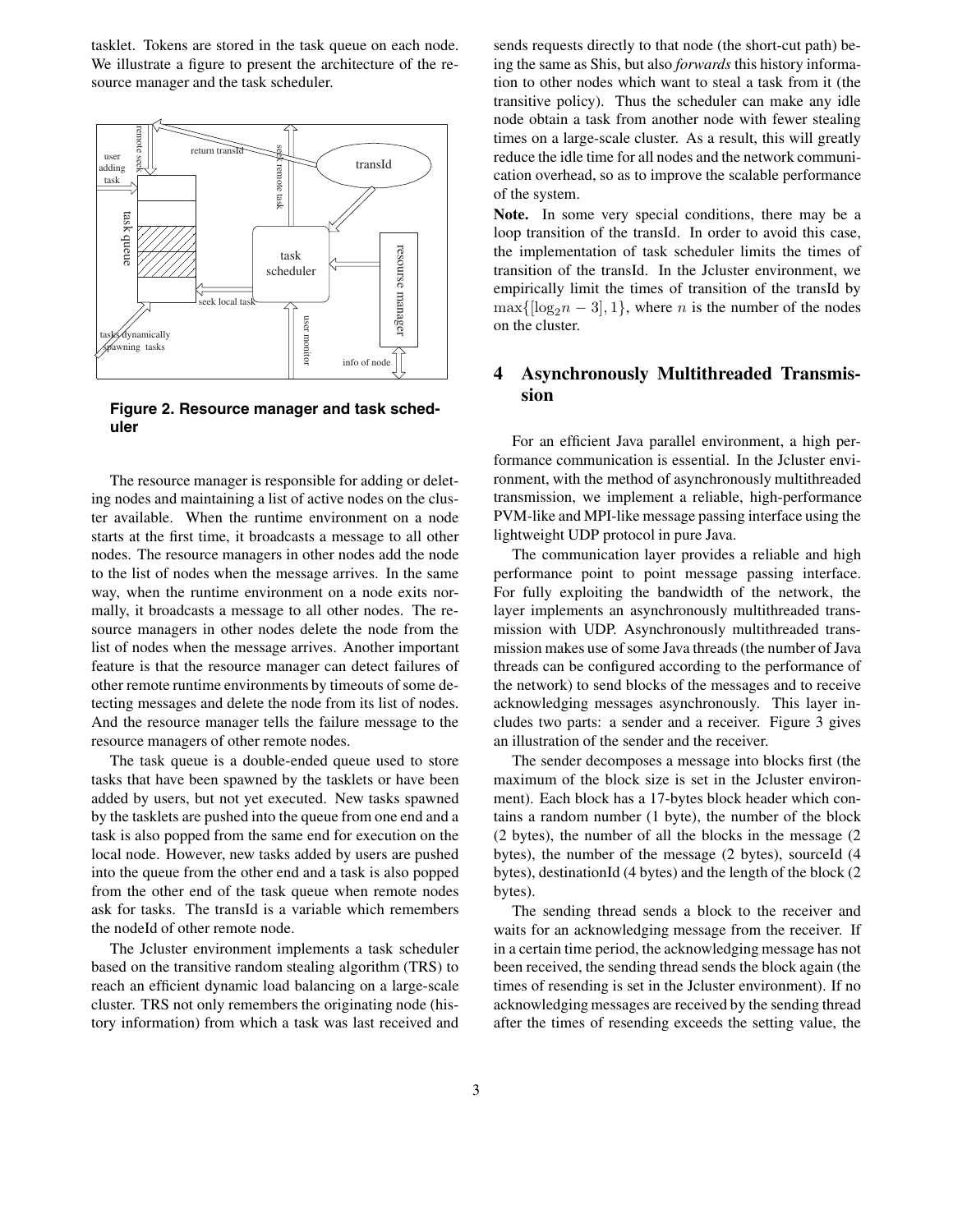

**Figure 3. Sender and receiver**

sender assumes that the destination node fails and informs the failure information to the resource manager.

When the receiver receives a block, it replies an acknowledging message to the corresponding sending thread. Then the receiver sends the block to a processor, which is responsible for sorting and reconstructing the message by the block header. Finally, the processor puts the message to some message queue in order.

The functions of directed sending and buffered sending are supported by the sender. For directed sending, the blocks are submitted to the sending threads directly and for buffered sending, the blocks are put into the sending queue and wait for the idle sending threads sending them.

The asynchronously multithreaded transmission provides a reliable and efficient point to point message passing interface. It maintains the order of messages between the sender and the receiver. With this interface, we implement a high performance PVM-like and MPI-like message passing interface. In addition, an object passing interface is supported by the Java object serialization.

#### **5 Performance Evaluation**

In this section, using the random baseline technique, we experimentally compare TRS with Shis and RS for five different load distributions on the Tsinghua EastSun cluster which has 32 nodes (4×Xeon III 700s, Fast Ethernet, Redhat 8.1, IBM JDK 1.4.0). Here we implement each of the three algorithm in an MPI application in which a process simulates a node. The processes implement two threads except the process with the rank 0, one thread for dealing the main loop, the other for handling the request. The process with the rank 0, by the random baseline technique, implements a task generator which distributes the same load

distributions to the other processes for the three algorithms respectively.

In order to stress to test the performance of these algorithms on different load distributions, we make use of the task generator randomly generating five different load distributions instead of scheduling some real parallel programs. The task generator generates three types of load distributions uniformly distributed on all nodes, half of all nodes and 1/8 of all nodes, two types of binomial distributions,  $\text{Bi}(n, 1/3)$  and  $\text{Bi}(n, 1/8)$ , where *n* is the number of the nodes. From the knowledge of Statistics, the binomial distribution  $\text{Bi}(n, p)$  approaches the Poisson distribution, when the number  $n$  is large and the probability  $p$  is small. All of the five types of load distributions distribute 5<sup>n</sup> tasks to the nodes of 10 times in the runtime. We assume that every task has the same executing time.

We compare the performance of the three algorithms by counting the total times of stealing from other nodes for each algorithm (the total times includes the times of stealing nothing from other nodes). Figure 4,5,6,7,8 illustrate the results for the five type of task load distributions.



**Figure 4. Task load uniformly distributed on all nodes**

For the task load distribution uniformly distributed on all nodes, the difference of the performance for the three algorithms is not so distinct on the small-scale cluster. However, along with the increase of the size of the nodes, TRS behaves a good performance. For the other four task load distributions, several ten thousands of or several hundred thousands of stealing times are economized for TRS than Shis and RS on the large-scale clusters. This greatly reduces the idle time for all nodes and the network communication overhead, so as to improve the scalable performance of the system. These experimental results convince us that TRS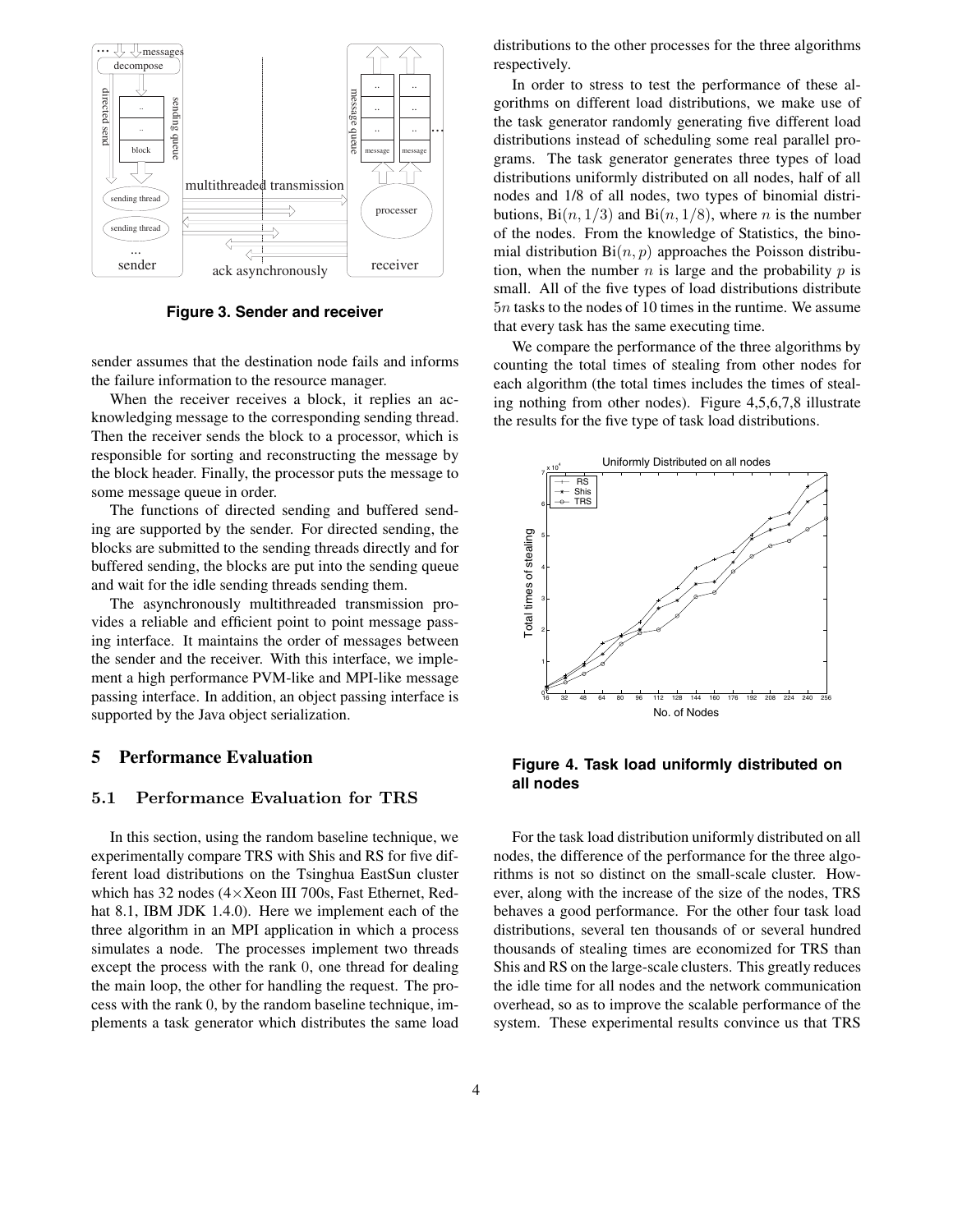

**Figure 5. Task load uniformly distributed on half of all nodes**

is a highly efficient dynamic load balancing algorithm on a large-scale cluster.

#### $5.2$ **Communication Evaluation**

In this section, we compare the Jcluster environment with LAM-MPI and mpiJava on LAM-MPI for a pingpong benchmark. The benchmark, based on the Java Grande Forum's pingpong benchmark, measures the roundtrip time on the messages with different sizes between two nodes. The results base on the Tsinghua EastSun cluster (4×Xeon III 700s, Fast Ethernet, Redhat 8.1, IBM JDK 1.4.0). Figure 9 shows the results of the latencies for the messages of small sizes. The results of the bandwidths for the messages of large sizes are illustrated in figure 10.

As we can see, the LAM-MPI C primitive, has the lowest communication overhead; mpiJava, as a wrapper implementation over native LAM-MPI, has larger latencies due to the overhead of calling the native LAM-MPI routines through JNI; The Jcluster environment, although as a pure Java implementation, has sightly smaller latencies than mpi-Java with the lightweight UDP protocol.

Figure 10 shows that the Jcluster environment, fully exploiting the bandwidth of the network with the method of asynchronously multithreaded transmission, has larger bandwidths than LAM-MPI and mpiJava on LAM-MPI for the messages on larger sizes, and is very close to the theoretical bandwidth of Fast Ethernet (12.5 MB/s).

#### **6 Conclusions and Further Works**

The Jcluster environment implements an efficient task scheduler based on the transitive random stealing algorithm



**Figure 6. Task load uniformly distributed on 1/8 of all nodes**



**Figure 7. Task load distributed on Bi**(n, 1/3)



**Figure 8. Task load distributed on Bi**(n, 1/8)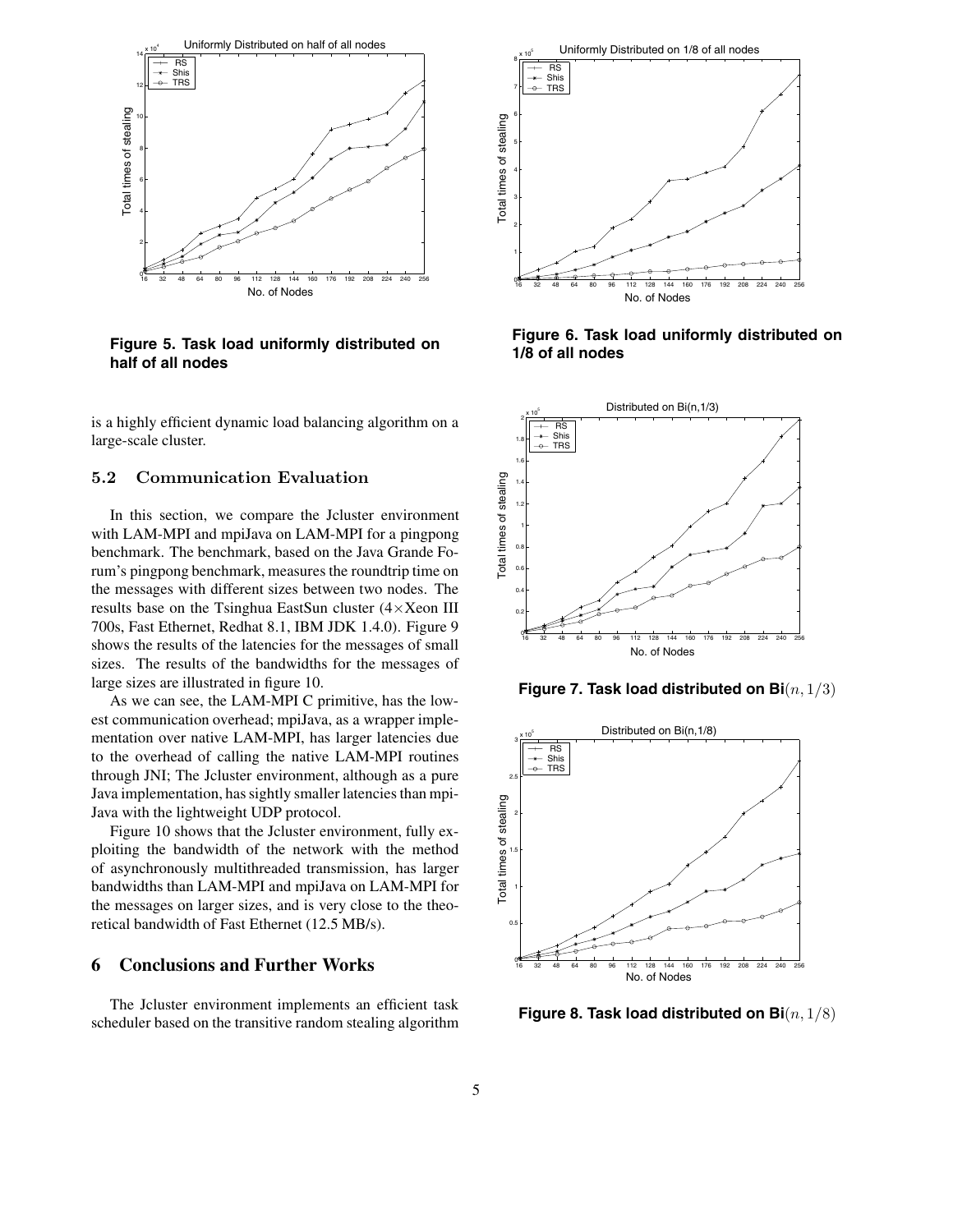

**Figure 9. Latency between two nodes (bytes)**

and implements a PVM-like and MPI-like message passing interface in pure Java. The evaluations show that the task scheduler based on TRS can make any idle node obtain a task from another node with much fewer stealing times on a large-scale cluster. This greatly reduces the idle time for all nodes and the network communication overhead, so as to improve the scalable performance of the system. Comparing with mpiJava based on the Java Grande Forum's pingpong benchmark, the message passing interface implemented in pure Java behaves a good performance on the Fast Ethernet. In the future, we will implement some features in MPI 2.0 such as the process creation and management.

### **References**

- [1] Baker, M., Carpenter, B., Ko, S., and Li, X., "mpi-Java: A Java interface to MPI", First UK Workshop on Java for High Performance Network Computing, Europar 1998.
- [2] Berenbrink, P., Friedetzky, T., Goldberg, L.A., "The Natural Work-Stealing Algorithm is Stable", SIAM Journal on Computing, Vol. 32(5), 2003, pp. 1260- 1279.
- [3] Blumofe, R.D., Joerg, C.F., Kuszmaul, B.C., Leiserson, C.E., Randall, K.H., and Zhou, Y., "Cilk: An efficient multithreaded runtime system", Proceedings of the 5th ACM SIGPLAN Symposium on Principles and Practice of Parallel Programming, PPoPP'95, Santa Barbara, California, July 1995, pp. 207-216.
- [4] Blumofe, R.D., and Leiserson, C.E., "Scheduling Multithreaded Computations by Work Stealing", Proceedings of the 35th Annual IEEE conference on Founda-



**Figure 10. Bandwidth between two nodes (Kbytes)**

tions of Computer Science (FOCS'94), Santa Fe, New Mexico, November 20-22, 1994.

- [5] Cai, H., Olivier Maquelin, Prasad Kakulavarapu, and Gao, G.R., "Design and Evaluation of Dynamic Load Balancing Schemes under a Fine-grain Multithreaded Execution Model", Proc. of the Multithreaded Execution Architecture and Compilation Workshop, Orlando, Florida, January 1999. Delaware, May 1999.
- [6] Carpenter, B., Getov, V., Judd, G., Skjellum, A., and Fox., G., "MPJ: MPI-like message passing for java", Concurrency: Practice and Experience, Vol 12(11), 2000, pp. 1019-1038.
- [7] Ferrari, A.J., "JPVM: Network Parallel Computing in Java", Technical Report CS-97-29, Dept. of Computer Science, Univ. of Virginia, December, 1997.
- [8] Grove, D.A., and Coddington, P.D., "Communication Benchmarking and Performance Modelling of MPI Programs on Cluster Computers", Proc. Workshop on Performance Modeling, Evaluation, and Optimization of Parallel and Distributed Systems (PMEO-PDS'04), in conjunction with Int. Parallel and Distributed Processing Symposium (IPDPS'04), Santa Fe, USA, April 2004.
- [9] Herbert H.J. Hum, Olivier Maquelin, Kevin B. Theobald, Xinmin Tian, Xinan Tang, Guang R. Gao, Phil Cupryk, Nasser Elmasri, Lau-rie J. Hendren, Alberto Jimenez, Shoba Krishnan, Andres Marquez, Shamir Merali, Shashank S. Nemawarkar, Prakash Panangaden, Xun Xue, and Yingchun Zhu. "A design study of the EARTH multiprocessor", Proceed-